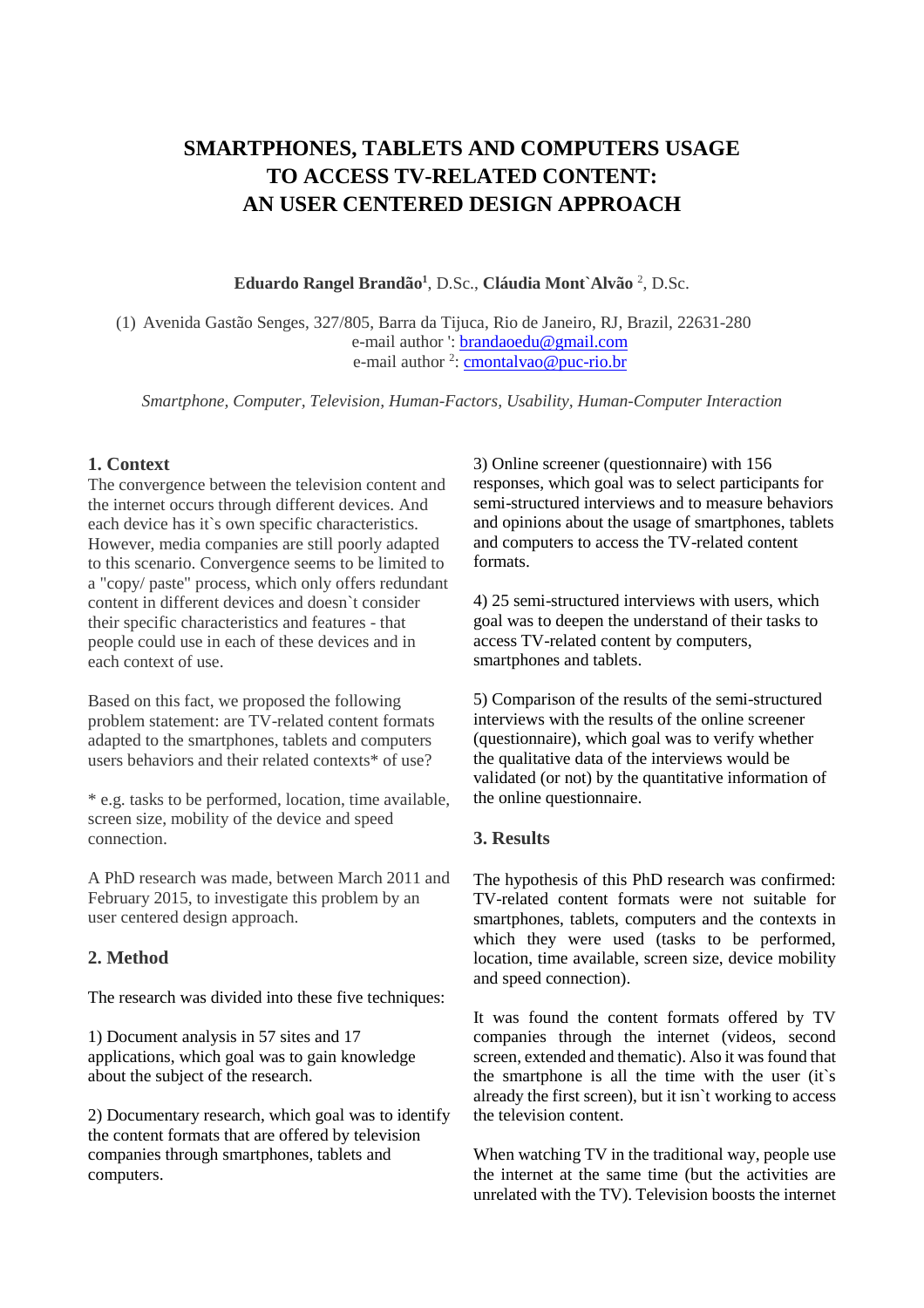usage behavior, but the opposite almost don`t occur (although this occurs via social networks).

For people, only the online videos are the TV-related content, the second screen doesn`t work and extended or thematic contents aren`t seen as TV.

The usage of tablet is very low, because it has the same functions of the smartphone and isn`t portable (used only via WiFi). The computer is only used when people need to focus, usually in activities related to studies and work. People still prefer to access the content directly on the TV set, but are watching less in a traditional way (because the internet offers flexible hours).

Although it was the most used among the 3 types of surveyed devices, the smartphone was considered the least adapted to the TV-related content. Therefore, it was considered the most problematic for this type of use.

Despite the smartphone always be on hand and readily available to internet access, the small size of their screen was not attractive and comfortable for watching movies, series and other TV shows. In addition, other television related content formats (which go beyond videos) were often not optimized for the small screens of these devices - so, users usually abandon the device, because they didn`t find what they were looking for or because the navigation was difficult, only offering scarce features.

### **4. Conclusion**

The mobility of the smartphone enable their user to access the internet in front of the TV. But, usually, the smartphone is used for a different purpose: most of the time, to perform unrelated tasks to what was being watched on television.

It is important to note that, based on the interview results, the smartphone stopped being the second screen and became the first screen for people, even when they were watching television.

After 2 and a half years of the PhD research conclusion, we did a survey to verify if there were some changes in the presented results. According an online questionnaire whith 78 questions, available for 15 days (from 9 to 23 August 2017) and answered by 126 people, the smartphone remains the most used device (77%), followed by the computer (20%) and the tablet (1,5%). In addition, nowadays, people use the smartphone more than a year ago (66%).

By the survey`s results, we found that, now, the respondents disagree that the smartphone screen is small, that the keyboard is bad to type and the screens are more difficult to navigate than a computer (45%). Also, there has been a decrease in the number of people who doesn`t like to watch videos on their smartphone.

For the tablet and the computer, we didn`t observe some changes in the PhD research results.

Respondents also indicated that, nowadays, they are watching less traditional TV (60%) and increasingly using the internet to access TV-related content (45%).

#### **5. References**

FLOMENBAUM, Adam. Flurry: for U.S. consumers, mobile supplants TV as the first place, first screen. **LostRemote**, 27 nov. 2014. Available in: <http://www.adweek.com/lostremote/flurry-foru-s-consumers-mobile-supplants-tv-as-the-firstplace-first-screen/48719?red=lr>. Access in: 03/08/2015.

#### GOOGLE. **The new multi-screen world study**, ago. 2012. Available in:

<http://www.thinkwithgoogle.com/researchstudies/the-new-multi-screen-world-study.html>. Access in: 03/08/2015.

#### \_\_\_\_\_\_\_\_\_\_. **Pesquisa Video Viewers 2016: como o brasileiro assistiu a vídeos esse ano?**, jan. 2017. Available in:

<https://www.thinkwithgoogle.com/intl/ptbr/tendencias-de-consumo/pesquisa-video-viewers-2016-como-o-brasileiro-assistiu-a-videos-esseano/>. Access in: 08/17/2017.

JENKINS, Henry. **Cultura da convergência**. 2 ed. São Paulo: Aleph, 2009. 428 p.

MARTÍN, María. A geração que não assiste mais TV e corre atrás dos 'youtubers'. **El País**, 15 ago. 2017. Available in: <https://brasil.elpais.com/brasil/2017/08/13/tecnolog ia/1502578288\_835104.html>. Access in: 08/17/2017.